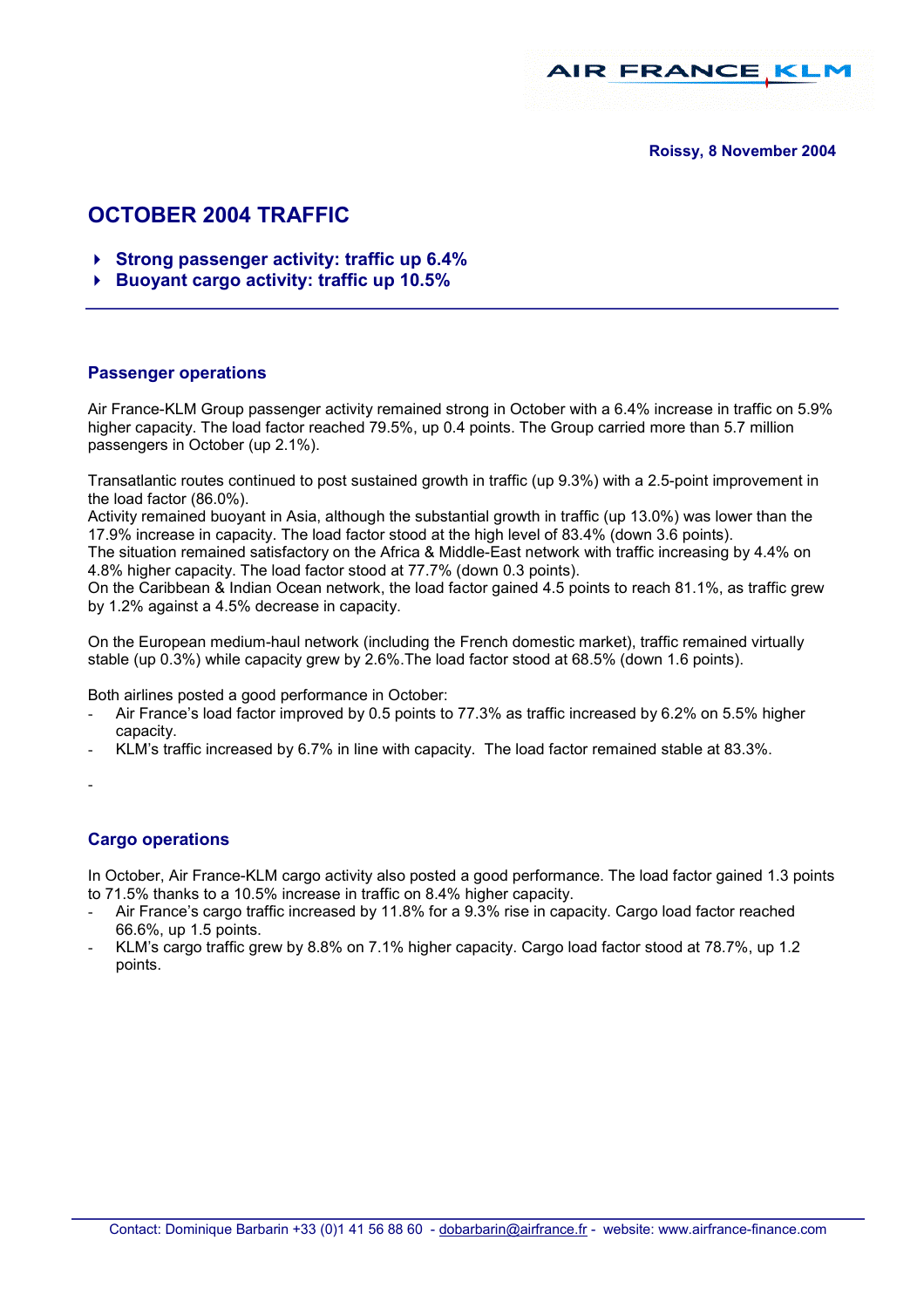## **STATISTICS**

## **Passenger Operations (millions)**

|                                    | October |         |           | Cumulative <sup>(1)</sup> |                              |           |
|------------------------------------|---------|---------|-----------|---------------------------|------------------------------|-----------|
| <b>Total Group</b>                 | 2004    | 2003    | $\%$      | 2004                      | 2003                         | %         |
| Passengers carried (000)           | 5,737   | 5,616   | 2.1%      | 38,489                    | 36,022                       | 6.8%      |
| Revenue pax-kilometers (RPK)       | 14,794  | 13,906  | 6.4%      | 99.586                    | 89,857                       | 10.8%     |
| Available seat-kilometers (ASK)    | 18,610  | 17,573  | 5.9%      | 125,226                   | 115,096                      | 8.8%      |
| Passenger load factor (%)          | 79.5%   | 79.1%   | 0.4       | 79.5%                     | 78.1%                        | 1.5       |
|                                    |         |         |           |                           |                              |           |
| <b>Europe (including France)</b>   |         |         |           |                           |                              |           |
| Passengers carried (000)           | 4,117   | 4,120   | $(0.1\%)$ | 27,490                    | 26,219                       | 4.8%      |
| Revenue pax-kilometers (RPK)       | 3,122   | 3,113   | 0.3%      | 21,277                    | 20.139                       | 5.7%      |
| Available seat-kilometers (ASK)    | 4,557   | 4,442   | 2.6%      | 30,560                    | 28,654                       | 6.6%      |
| Passenger load factor (%)          | 68.5%   | 70.1%   | $-1.6$    | 69.6%                     | 70.3%                        | $-0.7$    |
|                                    |         |         |           |                           |                              |           |
| America (North and South)          |         |         |           |                           |                              |           |
|                                    |         |         |           |                           |                              |           |
| Passengers carried (000)           | 646     | 590     | $9.6\%$   | 4,484                     | 4,040                        | 11.0%     |
| Revenue pax-kilometers (RPK)       | 4,754   | 4,351   | $9.3\%$   | 32,668                    | 29,699                       | 10.0%     |
| Available seat-kilometers (ASK)    | 5,528   | 5,212   | 6.1%      | 37,486                    | 35,200                       | 6.5%      |
| Passenger load factor (%)          | 86.0%   | 83.5%   | 2.5       | 87.1%                     | 84.4%                        | 2.8       |
|                                    |         |         |           |                           |                              |           |
| Asia / Pacific                     |         |         |           |                           |                              |           |
| Passengers carried (000)           | 366     | 320     | 14.2%     | 2.304                     | 1.736                        | 32.7%     |
| Revenue pax-kilometers (RPK)       | 3,221   | 2,850   | 13.0%     | 20,344                    | 15,320                       | 32.8%     |
| Available seat-kilometers (ASK)    | 3,861   | 3,273   | 17.9%     | 24,897                    | 19,428                       | 28.2%     |
| Passenger load factor (%)          | 83.4%   | 87.1%   | $-3.6$    | 81.7%                     | 78.9%                        | 2.9       |
|                                    |         |         |           |                           |                              |           |
| Africa & Middle East               |         |         |           |                           |                              |           |
| Passengers carried (000)           | 377     | 355     | 6.3%      | 2,474                     | 2.196                        | 12.7%     |
| Revenue pax-kilometers (RPK)       | 1,986   | 1,902   | 4.4%      | 12,668                    | 11,508                       | 10.1%     |
| Available seat-kilometers (ASK)    | 2,555   | 2,437   | 4.8%      | 16,114                    | 15,016                       | 7.3%      |
| Passenger load factor (%)          | 77.7%   | 78.0%   | $-0.3$    | 78.6%                     | 76.6%                        | 2.0       |
|                                    |         |         |           |                           |                              |           |
| Caribbean-Indian Ocean             |         |         |           |                           |                              |           |
| Passengers carried (000)           | 230     | 231     | $(0.3\%)$ | 1,736                     | 1,830                        | $(5.2\%)$ |
| Revenue pax-kilometers (RPK)       | 1,711   | 1,691   | 1.2%      | 12,630                    | 13,192                       | $(4.3\%)$ |
|                                    |         |         |           |                           |                              |           |
| Available seat-kilometers (ASK)    | 2,110   | 2,208   | $(4.5\%)$ | 16,168                    | 16,797                       | (3.7%)    |
| Passenger load factor (%)          | 81.1%   | 76.6%   | 4.5       | 78.1%                     | 78.5%                        | $-0.4$    |
|                                    |         |         |           |                           |                              |           |
| <b>Cargo Operations (millions)</b> |         |         |           |                           |                              |           |
|                                    |         | October |           |                           | Cumulative <sup>(1)(2)</sup> |           |
| <b>Total Group</b>                 | 2004    | 2003    | $\%$      | 2004                      | 2003                         | %         |
| Revenue tonne-km (RTK)             | 941     | 852     | 10.5%     | 5,729                     | 5,176                        | 10.7%     |
| Available tonne-km (ATK)           | 1,316   | 1,214   | $8.4\%$   | 8,449                     | 7,652                        | 10.4%     |
| Cargo load factor (%)              | 71.5%   | 70.1%   | 1.3       | 67.8%                     | 67.6%                        | 0.2       |
|                                    |         |         |           |                           |                              |           |
| <b>Europe (including France)</b>   |         |         |           |                           |                              |           |
| Available tonne-km (ATK)           | 9       | 8       | 3.8%      | 56                        | 51                           | 10.1%     |
| Revenue tonne-km (RTK)             | 41      | 38      | 6.0%      | 265                       | 246                          | 7.6%      |
| Cargo load factor (%)              | 21.6%   | 22.1%   | $-0.5$    | 21.2%                     | 20.7%                        | 0.5       |
|                                    |         |         |           |                           |                              |           |
| America (North and South)          |         |         |           |                           |                              |           |
| Revenue tonne-km (RTK)             | 316     | 285     | 10.6%     | 1,980                     | 1,819                        | 8.9%      |
| Available tonne-km (ATK)           | 445     | 425     | 4.8%      | 2,932                     | 2,793                        | 5.0%      |
| Cargo load factor (%)              | 70.9%   | 67.2%   | 3.8       | 67.6%                     | 65.1%                        | 2.4       |
|                                    |         |         |           |                           |                              |           |
| Asia / Pacific                     |         |         |           |                           |                              |           |
| Revenue tonne-km (RTK)             | 483     | 431     | 12.1%     | 2,859                     | 2,523                        | 13.3%     |
| Available tonne-km (ATK)           | 614     | 533     | 15.3%     | 3,835                     | 3,251                        | 17.9%     |
| Cargo load factor (%)              | 78.7%   | 81.0%   | $-2.3$    | 74.6%                     | 77.6%                        | $-3.0$    |
|                                    |         |         |           |                           |                              |           |
| Africa & Middle East               |         |         |           |                           |                              |           |
| Revenue tonne-km (RTK)             | 84      | 79      | 7.3%      | 519                       | 473                          | $9.6\%$   |
| Available tonne-km (ATK)           | 133     | 130     | 2.7%      | 841                       | 796                          | 5.7%      |
|                                    |         |         |           |                           |                              |           |
| Cargo load factor (%)              | 63.5%   | 60.7%   | 2.8       | 61.6%                     | 59.4%                        | 2.2       |
| Caribbean-Indian Ocean             |         |         |           |                           |                              |           |
|                                    |         |         |           |                           |                              |           |
| Revenue tonne-km (RTK)             | 49      | 48      | 1.5%      | 315                       | 310                          | 1.4%      |

Available tonne-km (ATK) | 84 | 89 | (5.8%) | 577 | 566 | 2.0% Cargo load factor (%) | 58.2% | 54.0% | 4.2 | 54.5% | 54.8% | -0.3